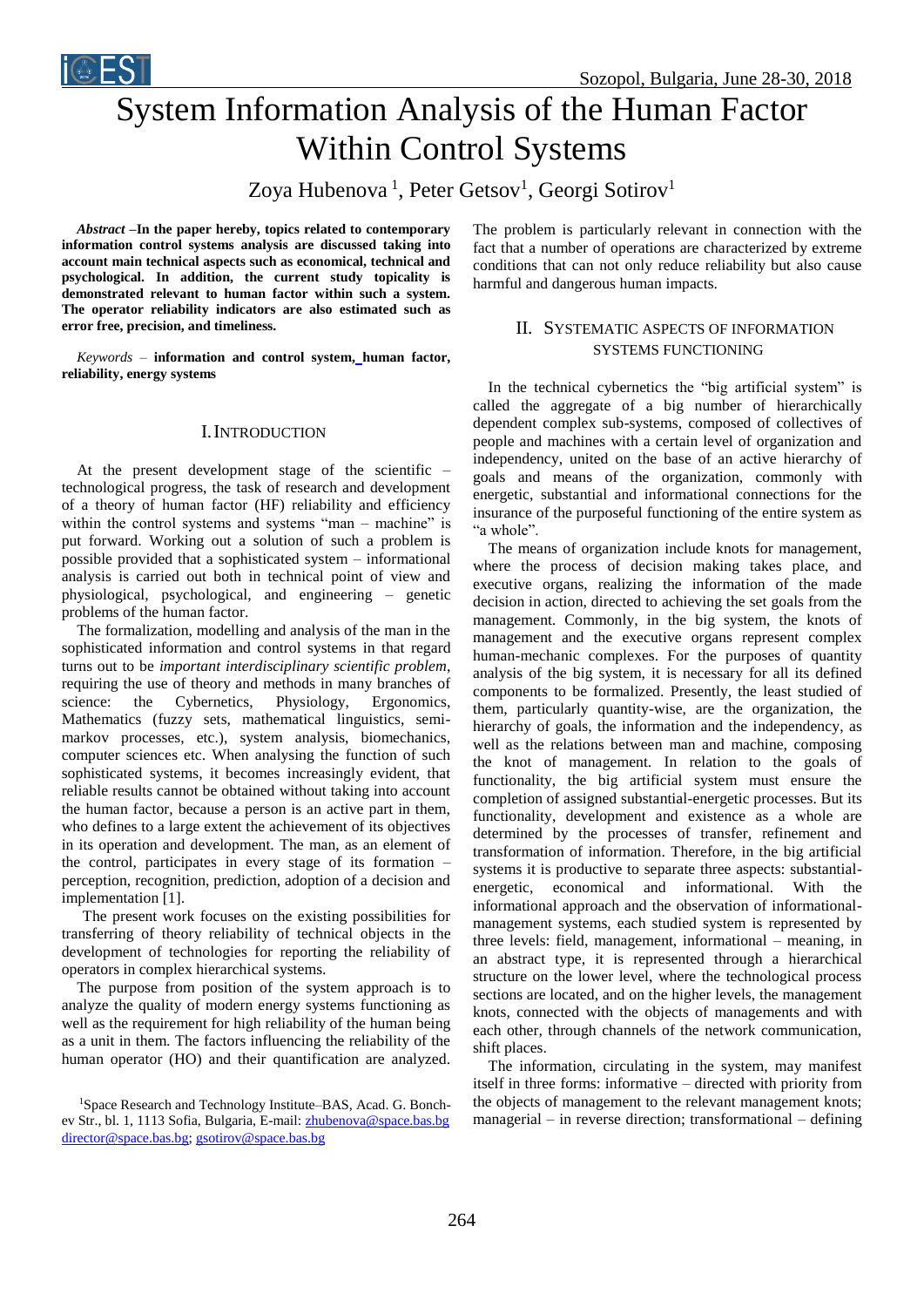

the regularities of behavior of the management knot and the algorithm of functioning of its individual elements [2].

The management knots transform the informative data into managerial with the help of the transformational information, contained in the algorithms and the structure of the management knot. The different sections of the technological process are considered as generators of primal informative information. As it moves up the hierarchy, the information gradually gets synthesized, transformed in the different management knots and arrives in the main management knot on the top of the hierarchy. Using the acquired informative information, this knot generates managerial information, which gets more detailed as it moves down to the lower knots. The smaller the volume of the necessary higher knot information to form managerial information in the "i" knot, the more autonomous this knot is.

To achieve the goals of management, it is of great importance that only the necessary (valuable) information reaches the respective knots. That is why in the informationalmanagerial systems, the semantic and value statistics of the information are displayed with priority. The management of complex technological processes (such as energy) always occurs in an environment of information deficiency. This is mainly caused by the fact that in the management knots in these systems, representing a unification of people and machines, these systems are only partially observable, partially manageable and partially knowable.

The energy system is an example of such large artificial systems. They, with their variety in equipment, huge amount of sub-systems and complex connections between them, are a natural subject for the application of a multileveled hierarchic approach in the building of their organization and management, including a wide spectrum of organizational activities, planning, management, building, infiltration, exploitation, support and development of information systems and technologies. With the contemporary organization of the production of electricity and its distribution and allocation through systems for access and transportation, organized by various wholesale companies, some exceptionally elaborate energetic complexes emerge, uniting systems in narrow correlation. Due to the high requirements for reliability and safety of functioning, their management is unthinkable without quick and timely decisions, since possible failures in the energetic system may have serious economical and social ramifications. This requires development and upgrade of new approaches towards organization and control of such huge energy systems.

Hierarchy of management in the contemporary electroenergetic complex can be represented with a series of prominent levels: European, regional, national, local; through a wholesale object – electrical station, sub-station, network region. Each of these levels is composed of its own internal hierarchy [3].

The low level of management, particularly if an electric station is being considered as a subject of management, has the most strongly emphasized internal hierarchy: dispatcher management (commands for commutation switching, correction and control of the work of group and autonomous management systems); common (secondary) automatic

management of stations in normal and alert modes (distribution of active and reactive power, regulation of frequency, management of commutation operations, function of anti-alert automatics, adaptation of settings of regulators); group complex regulation, "zero" autonomic regulation, ensuring the assigned carrying out of the technological process of preparation of the energetic system and etc. [4].

Typical for the energetic system is the existence of a complex information structure; hierarchic dependency between the knots of management and in them; colossal in volume streams of information over the communication channels, between the knots of management; correlation between information and processes of its transformation relative to the goals, (which defines the semantic and pragmatic properties of the information); big variety of different information properties, transformers of information (different in their purpose regulators, controllers and etc.; people from different fields of expertise in the knots of management).

A classical example of a multileveled hierarchic system is the problem with dispatching of active power in the energetic system (Fig. 1)



Fig. 1. Hierarchical power system

The system is divided in *n* correlated sub-systems. Usually, the boundaries of the respective areas are chosen in a way that each one of them represents a separate association or company [5].

Each area has a series of generator stations and a big variety of consumers, but as long as the transfer of electrical energy between the areas is a major interest, it can be assumed, that each area is characterized only by the following parameters:

 $C_i$  – load up (full) in area *i*;  $X_i$  – active power, generated by the elements in area *i*;  $Y_i$  – loss of active power in area *i*;  $U_i$ – transfer of powers through the energetic lines, connecting area *i* with the other areas.

With a set load, the loss in the *i* area depend on the power, generated in the area itself, as well as on the transfer of powers, meaning  $Y_i$  is a function of  $X_i$  and  $U_i$ .

$$
Y_i = P_i(X_i, U_i) \tag{1}
$$

The equation, defining the balance of powers can be written in the following way:

$$
P_i(X_i, U_i) + C_i - U_i + X_i = 0.
$$
 (2)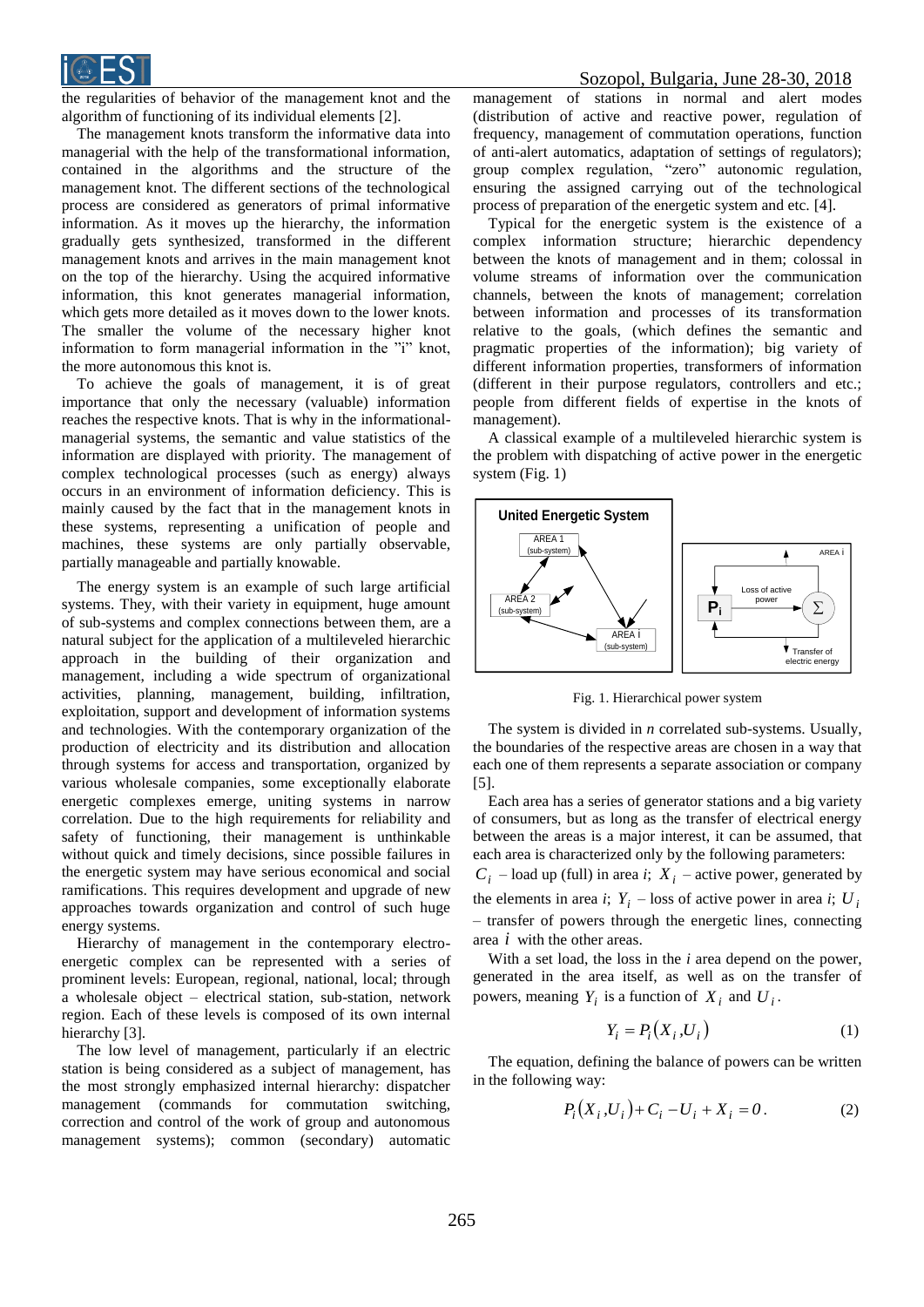

There can be an *n* amount of equations of this kind. Also, the transfer of powers between the individual areas must be balanced:

$$
U_1 + U_2 + \dots + U_n = 0 \tag{3}
$$

Equation (2) describes the sub-processes, and equation  $(3)$  – their relation.

Based on this, it can be assumed that the problem of dispatching of active power in a unified energetic system lies in the need to be able to define, on all lines, the power  $X_i$ and the volume of transfers  $U_i$  where the value of the produced electric energy would be minimal. For that purpose, the function  $F_i(X_i)$  is introduced, called function of value of generation in each of the areas with power  $X_i$ . Then the overall value of the generated power will be:

$$
F(X_1, \dots, X_n) = F_1(X_1) + \dots + F_n(X_n) \tag{4}
$$

The problem with optimal dispatching is reduced to a minimization of example (4), provided that the variables  $X = (X_1, \dots, X_n)$  and  $U = (U_1, \dots, U_n)$  satisfy the equations of balance (2) and (3). It can be noted that after equation (3) the number of the independent values  $U_i$  is  $n-1$ . The task and goal of each hierarchic organization is connected with the solving of the problem with minimization. In relation to this raises the question how is this task supposed to be distributed between the computers of the different areas and the central computer. The multileveled management is preferred in comparison to the centralized approach, due to a number of reasons of technical, economical and exploitational nature.

# III. USE OF SYSTEM-INFORMATION METHODS FOR HUMAN FACTOR EVALUATION

It is known that tasks definition of the operator in such a case of automated control systems is reduced practically to the following: timely detection the automated system inability in order to deal with the violations occurring during the process, determination of cause of the fault and making up for the consequences [6].

Human activity is structured and organized as a set of unit operations and is based on concepts: valuables, sense, objectives, actions, and operations. Regulatory activities are associated with the rules, standards and regulations. Elementary activities presented as elemental activity unit have spatial – temporal characteristics, [6]. The information activity model is described through a *Standard Operating Procedure* (*SOP*). It is structured on the basis of (in relation to the information search time) decision – making time, time for action (inaction), and time to obtain this result in accordance with the plan of action.

Operator's reliability can be defined as the probability of accurately and adequately performing the tasks in accordance with the instructions. Accuracy means implementation in accordance with the standard limitations in time and space. Proper operation a1 is performed within a standard operating procedure in moments of time  $t_1, t_2, \ldots, t_i$  with reserve excess

#### Sozopol, Bulgaria, June 28-30, 2018

 $\pm \Delta t$ . Proper or normal operation is performed in case of timely detection either a signal or a set of signals by the operator which is/are necessary for action. Next, what follows is correspondence identification of signals according to standard configurations, making a decision, the action itself, obtaining and evaluation of the outcome. The concept of time reserve excess is associated with relevance or importance of the procedure, [7].

$$
C(\bar{t}_r) = e^{-\lambda \bar{t}_r} \tag{5}
$$

where  $C(\bar{t}_r)$  means importance in terms of content and time constraints whereas  $e^{-\lambda t}$  denotes a continuous stream of events.

Proper operation a1 within the standard procedure ps is performed at a time t1 with reserve excess ±Δt. Proper performance of actions is possible in case of early detection of a signal or a set of signals by the operator need for action. What follows is signal identification for conformity to the Standard Operating Procedures, decision-making, action itself and outcome identification, which is determined in the same order. The procedure time  $Tp = Ta + Tr$  increases with the reaction time  $Tr (Ta - the time of action)$ .

*Accuracy* could be determined as a degree of approximation of the actual process parameter value to its nominal value, i.e. as result compliance. The accuracy of operator actions depends on the systematic and random causes. They are determined with confidence  $\beta = 0.95$ .

$$
\delta_s = M + 2\sigma_s, \tag{6}
$$

where  $M = m_1 + m_2 + ... + m_k$  is the systematic error of the system whereas

$$
\delta_s = \sqrt{\sigma_1^2 + \sigma_2^2 + \dots + \sigma_k^2} \tag{7}
$$

is the random error standard deviation of the system elements, [8].

As a category, contrary to the accuracy the term imprecision is adopted. Absolute accuracy of the actions is practically unattainable, therefore a total acceptable imprecision and accuracy reserve are determined:

$$
\delta_G = D_j - \delta_{\min} \,, \tag{8}
$$

where  $D_i$  is tolerance limits of the parameter j through  $D_i$ whereas  $\delta_{\min}$  is minimum total error by parameter j consisting of imprecision of the device during parameter measurement and parameter estimation imprecision made by the operator and his actions. Accuracy reserve excess is determined by the largest admissible imprecision.

A good example of this is the unmanned systems where safety is of paramount importance and is directly connected to selection, assessment and reliability of operators [9].

Due to the widespread implementation of computerized control systems, the operator's field perception narrows to the monitor screen(s) (change numeric values, colors and shapes ripple image) in practice as well as audio messages and